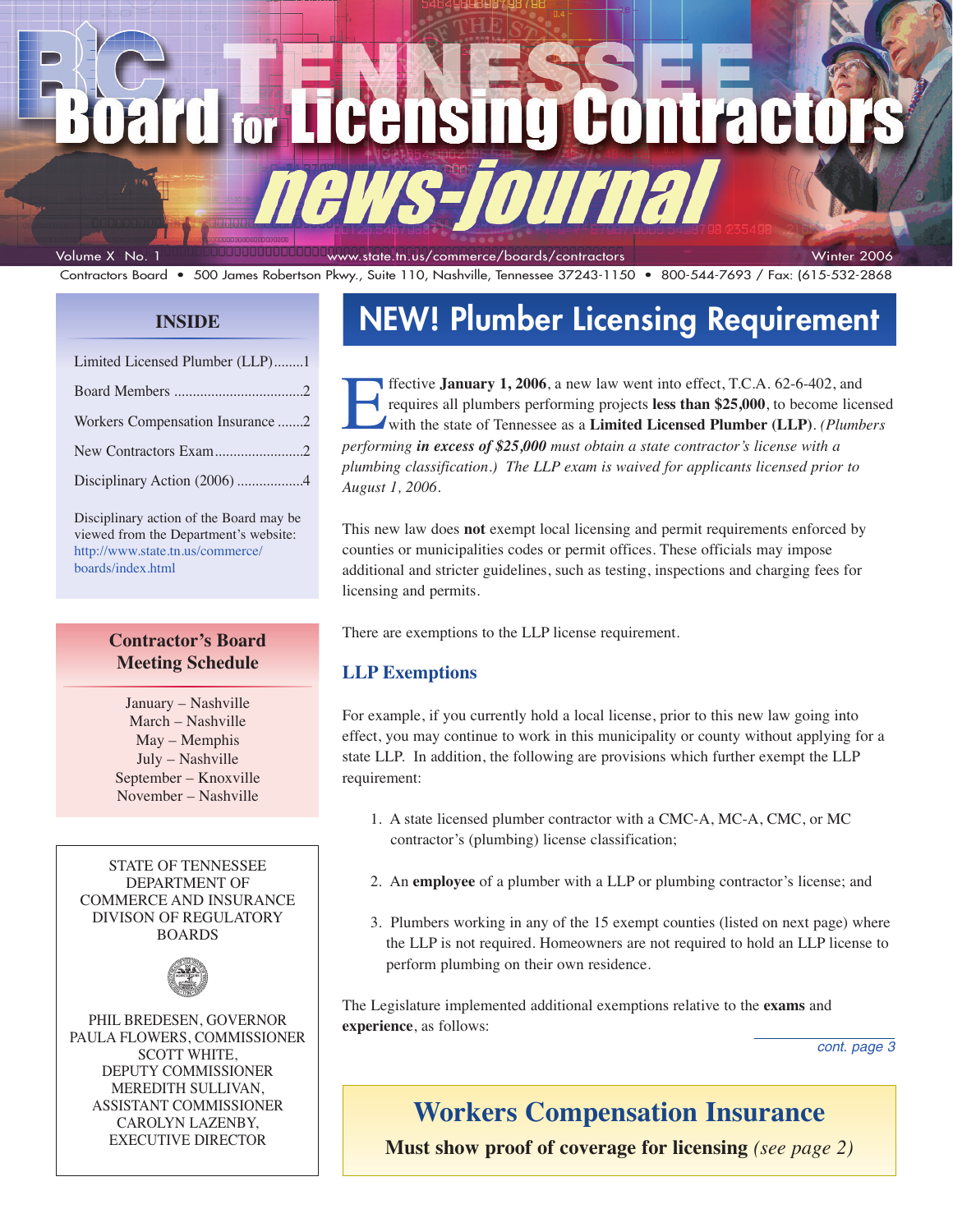#### **Tennessee Board For Licensing Contractors**

#### **Board Members**

**Cindi Debusk Secretary** GCS Group, LLC Knoxville – Electrical Member

**Cliff Hunt** Standard Const. Co., Memphis – Highway Member

**Frank Neal Chairman** Frank E. Neal & Co., Nashville – Public Member

**Don Orr** Nashville Machine Co., Inc. Nashville – Mechanical Member

**Ernest Owens** Bricks, Inc Memphis, TN - Commercial Member

**Larry Parks, Vice Chairman** T. U. Parks Const. Co., Chattanooga – Com/Res. Member

**Reese L. Smith, III** Haury & Smith Cont., Franklin – Residential Member

**Glenn Still** Glenn Still Contractors Dyersburg – Residential Member

**Keith Whittington** Whittington Construction Co. Johnson City – Residential Member

#### **Home Improvement Commission**

Roger Ball, Vice Chairman Tazewell Ron Barger, Secretary Tazewell Johnny Dodd, Chairman Jackson Pat Mahoney Remodeling Consultants, Inc.

# **Compensation Insurance**

Effective May 9, 2005, a new law, Chapter No. 133, T.C.A. 62-6-111(a)(1) became effective and requires all contractors with one or more employees to show proof of workers compensation insurance coverage in order to obtain or renew a contractors license. Failure to do so shall make the license inactive. Several contractors have already been contacted to submit proof and, if you have not, please do so as soon as possible.

In order to better serve you and process your license renewal in a timely manner, please include your license ID number and the following information on your *Certificate of Insurance*:

- Producer section must include the name and telephone number of the insurance agency.
- Insured section should list the name of the contractor.
- The Certificate of Insurance should list the name of the insurance company; "To Be Determined or TBD" is not acceptable.
- Policy effective and expiration date must fall with the period of license.
- Description of Operations portion must list State of Tennessee Contractors License.
- Certificate Holder section should list the Board for Licensing Contractors and address.
- Cancellation Notice section must be completed with at least 10 days notice to be given.
- Certificate of Insurance must be signed by an authorized representative of the insurance company.

## **New Contractors Exam!**

Effective July 1, 2006, the new contractor examinations are administered by PSI, Inc. The Board would like to thank all the contractors, codes officials and associations for taking time out of their busy schedule to review the new contractors exam. The exam review committee meetings were held in Nashville from January to April.

Listed below are the individuals who volunteered their expertise and valuable time:

#### **Mechanical Exam Committee**

David Baggett Garry Floetter Don Orr Terry Rucker Andrew Ward Chris Wehby Roger Wehby

#### **Building Exam Committee**

Denise Dorsey Marvin House Jerry MClinton Larry Parks

James Pillow Christopher Remke Tina Rice Arch Willingham, IV Don Young

#### **Plumbing Exam Committee**

Mickey Arp David Bogkin Rob chase Luke Connable, Jr. Robert Craven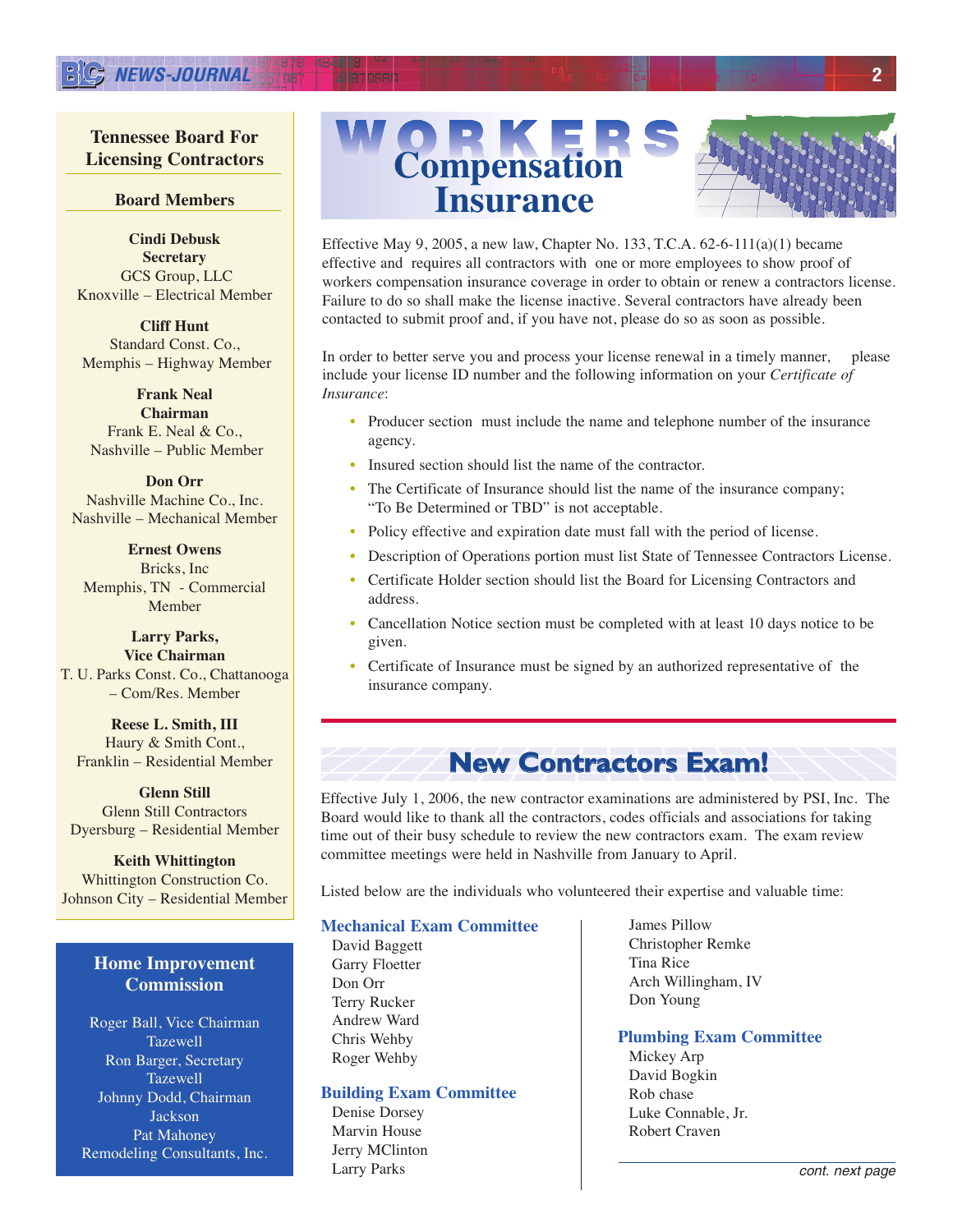### **EXC NEWS-JOURNAL 3**

#### **New Exam**…cont.

Andrew Ward Robert Craven Andrew Ward Steve Yunker

#### **Electrical Exam Committee**

Ron Bethea Roy Gresham Ralph Gusmus Tony Jones Andy Maddox J. V. Weatherington

#### **High Voltage**

Virgil Melton Jody Shea James White

#### **Fire Suppression**

Steve Anderson Harry Dorr Ilke Hanloser David Rowe Paul Satterwhite Richard Smith Steve Yunker

#### **Online Registration**

Please register at: www.state.tn.us/commerce/board s/contractors to be added to the Board's website to receive the newsletters and other announcements of interest to the licensee/industry!

## **Be sure to notify the office in writing within 30 days to report a change in address or (in the case of a corporation) officers.**

### **Failure to do so is a violation of Rule 0680-1-08.**

| FOR ADDRESS CHANGE, PLEASE NOTIFY THE BOARD!                                                                                                                                                                                   |         |       |  |  |
|--------------------------------------------------------------------------------------------------------------------------------------------------------------------------------------------------------------------------------|---------|-------|--|--|
| Contractor License Name: University of the Contractor Contractor Contractor Contractor Contractor Contractor Contractor Contractor Contractor Contractor Contractor Contractor Contractor Contractor Contractor Contractor Con |         |       |  |  |
| License ID#: 000                                                                                                                                                                                                               |         |       |  |  |
|                                                                                                                                                                                                                                |         |       |  |  |
|                                                                                                                                                                                                                                |         |       |  |  |
|                                                                                                                                                                                                                                |         |       |  |  |
|                                                                                                                                                                                                                                |         |       |  |  |
| (City)                                                                                                                                                                                                                         | (State) | (Zip) |  |  |
|                                                                                                                                                                                                                                |         |       |  |  |
|                                                                                                                                                                                                                                |         |       |  |  |
| Mail to:<br>500 James Robertson Pkwy., Suite 110<br>Nashville, TN 37243-1150                                                                                                                                                   |         |       |  |  |
|                                                                                                                                                                                                                                |         |       |  |  |

#### **New Plumber Requirement**…cont.

**Prior to August 1, 2006**, a plumbing (LLP) examination is not required for plumbers licensed with any Tennessee county or municipality or those submitting evidence showing they have been engaged in plumbing in this state, and all fees relative to the applicant's plumbing work have been paid to the appropriate agencies.

**After August 1, 2006**, a plumbing (LLP) examination is required, unless licensed with any Tennessee county or municipality, prior to January 1, 2006, or

passed a plumbing examination with a Tennessee municipality or county. Must show proof of one (1) year plumbing experience.

In order to obtain a license, the LLP application must be completed, notarized and submitted with experience information and mailed to our office with the **\$75.00** two-year license fee. Contact the local permit office, prior to operating as a plumber, for the licensing, permit, exam and inspection requirements. The LLP is **NOT** exempt

from local licensing and permit requirements enforced by municipalities or counties and codes offices, which may impose additional and stricter guidelines.

#### **LLP Exempt Counties**

**Benton, Decatur, Dickson, Giles, Henderson, Henry, Hickman, Humphreys, Lake, Lawrence, Lewis, Obion, Perry, Stewart, and Weakley**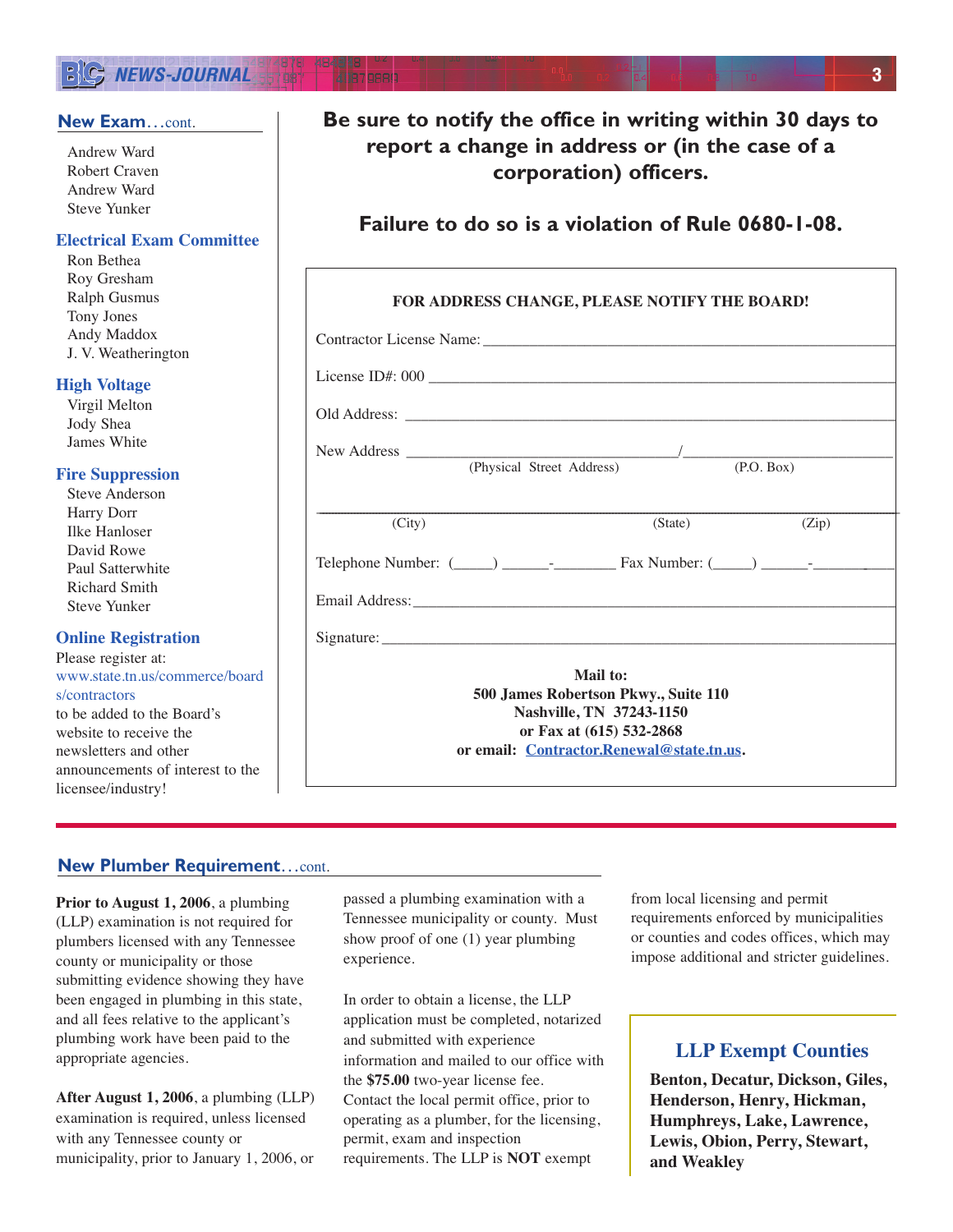## **— DISCIPLINARY ACTIONS —**

| <b>RESPONDENT</b>                                                                  | <b>VIOLATION</b>                          | <b>ACTION</b>          |
|------------------------------------------------------------------------------------|-------------------------------------------|------------------------|
| All Star Remodeling, Smyrna, TN                                                    | <b>Unlicensed Activity</b>                | \$250 Civil Penalty    |
| Aquatic Gardens, Inc., Heiskell, TN                                                | <b>Unlicensed Activity</b>                | \$50 Civil Penalty     |
| Artisans A Home Imp. Co., Inc., Thompson Station, TN                               | Hiring an unlicensed electrician          | \$500 Civil Penalty    |
| Ascent Builders, Springfield, TN                                                   | Misconduct/Incompetency                   | \$250 Civil Penalty    |
| ASI-Modulex, Orlando, FL                                                           | <b>Unlicensed Activity</b>                | \$750 Civil Penalty    |
| Bailey, Sheila, Henderson, TN                                                      | <b>Unlicensed Activity</b>                | \$500 Civil Penalty    |
| Barnett, Tommy, Eatonton, GA                                                       | <b>Unlicensed Activity</b>                | \$1000 Civil Penalty   |
| Bass-Morgan, LLC, Buchanan, TN                                                     | <b>Unlicensed Activity</b>                | \$500 Civil Penalty    |
| Bickford, Allen, Sevierville, TN                                                   | <b>Unlicensed Activity</b>                | \$250 Civil Penalty    |
| Big River Const., LLC, Dyersburg, TN                                               | <b>Unlicensed Activity</b>                | \$2500 Civil Penalty   |
| Birdseye View Const., Inc., Mountain City, TN                                      | <b>Unlicensed Activity</b>                | \$500 Civil Penalty    |
| BJP Southern Heritage, LLC, Trenton, TN                                            | <b>Exceeding Limit</b>                    | \$500 Civil Penalty    |
| Blankenship, Andrew, Humboldt, TN                                                  | <b>Unlicensed Activity</b>                | \$1000 Civil Penalty   |
| Blankenship, Waldon, Lexington, TN                                                 | <b>Unlicensed Activity</b>                | \$500 Civil Penalty    |
| Blue Ridge Land & Dev., LLC, Mineral Bluff, CA                                     | <b>Unlicensed Activity</b>                | \$1000 Civil Penalty   |
| Bowers, Edward, Bolivar, TN                                                        | <b>Unlicensed Activity</b>                | \$250 Civil Penalty    |
| Broadrick, Jay, Gallatin, TN                                                       | <b>Unlicensed Activity</b>                | \$2500 Civil Penalty   |
| Brockwell, Roy, Fulton, KY                                                         | <b>Unlicensed Activity</b>                | \$1000 Civil Penalty   |
| Brown, Calvin, Clarksville, TN                                                     | <b>Unlicensed Activity</b>                | \$2500 Civil Penalty   |
| Calco Enterprises, LLC, Atoka, TN                                                  | Misconduct/Incompetency                   | Revocation             |
| Cambridge Constructors, Inc., McMinnville, TN                                      | Accepting a bid from an unlicensed entity | \$1000 Civil Penalty   |
|                                                                                    | <b>Unlicensed Activity</b>                | \$500 Civil Penalty    |
| Canedy Sign & Graphics, Sikeston, MO<br>Cannon, Mike, Construction, Morristown, TN | <b>Unlicensed Activity</b>                | \$10,000 Civil Penalty |
| Combustion & Control Solut., Inc., Chattanooga, TN                                 | <b>Unlicensed Activity</b>                | \$5000 Civil Penalty   |
|                                                                                    | Misconduct                                | \$1000 Civil Penalty   |
| Cook Construction, LLC, Kingsport, TN                                              | <b>Unlicensed Activity</b>                | \$1000 Civil Penalty   |
| Cumberland Custom Homes, Lebanon, TN                                               |                                           |                        |
| Dawson Construction, Inc., Springfield, TN                                         | Misconduct                                | Revocation             |
| Dendy, Mike, Mechanical, Albertville, AL                                           | <b>Exceeding Limit</b>                    | \$1000 Civil Penalty   |
| Dependable Const. Co., Inc., Memphis, TN                                           | <b>Unlicensed Activity</b>                | \$1000 Civil Penalty   |
| Dishman Development, Inc., Sevierville, TN                                         | Misconduct/Incompetency/Gross Negligence  | Revocation             |
| Drennan Equipment Co., Inc., Louisville, KY                                        | <b>Unlicensed Activity</b>                | \$1000 Civil Penalty   |
| Dunn, Randy Alan, Cookeville, TN                                                   | <b>Unlicensed Activity</b>                | \$1000 Civil Penalty   |
| Edde, Robert C., Lewisburg, TN                                                     | <b>Unlicensed Activity</b>                | \$50 Civil Penalty     |
| Eichler, Frederick James, Paris, TN                                                | <b>Unlicensed Activity</b>                | \$1000 Civil Penalty   |
| Electrex Co., Inc., Harrison Township, MI                                          | <b>Unlicensed Activity</b>                | \$1000 Civil Penalty   |
| First TN Properties, LLC, Pigeon Forge, TN                                         | <b>Unlicensed Activity</b>                | \$1000 Civil Penalty   |
| First TN Properties, LLC, Pigeon Forge, TN                                         | <b>Unlicensed Activity</b>                | \$1000 Civil Penalty   |
| First TN Properties, LLC, Pigeon Forge, TN                                         | <b>Unlicensed Activity</b>                | \$1000 Civil Penalty   |
| First TN Properties, LLC, Pigeon Forge, TN                                         | <b>Unlicensed Activity</b>                | \$1000 Civil Penalty   |
| Floyd, Nelson, McKenzie, TN                                                        | <b>Unlicensed Activity</b>                | \$500 Civil Penalty    |
| Ford Housemoving, Wartrace, TN                                                     | <b>Unlicensed Activity</b>                | \$250 Civil Penalty    |
| Fuller, Richard G., Hermitage, TN                                                  | <b>Unlicensed Activity</b>                | \$250 Civil Penalty    |
| GTL, Inc., Oakfield, TN                                                            | <b>Unlicensed Activity</b>                | \$1000 Civil Penalty   |
| Gallihar Const. Co., Inc., Chuckey, TN                                             | Misconduct                                | Relinquishment         |
| Garry's Remodeling, Madisonville, TN                                               | <b>Unlicensed Activity</b>                | \$1000 Civil Penalty   |
| Godsey, David, Loudon, TN                                                          | <b>Unlicensed Activity</b>                | \$250 Civil Penalty    |
| Graves Const. Co., Union City, TN                                                  | <b>Unlicensed Activity</b>                | \$1000 Civil Penalty   |
| Halcomb Homes, LLC, Gallatin, TN                                                   | Misconduct                                | \$2500 Civil Penalty   |
| Hale Electrical Contractors, Inc., Olive Branch, MS                                | Misconduct/Incompetency                   | Suspension             |
| Hewitt Construction, Lebanon, TN                                                   | Terms and Conditions                      | \$1000 Civil Penalty   |
| Hillard, Bobby Joe, Straw Plains, TN                                               | <b>Unlicensed Activity</b>                | \$1000 Civil Penalty   |
| Hillard, Bobby Joe, Straw Plains, TN                                               | <b>Unlicensed Activity</b>                | \$1000 Civil Penalty   |
| Hinckley, Nathan, Speedwell, TN                                                    | <b>Unlicensed Activity</b>                | \$1000 Civil Penalty   |
| Hinds, Greg & Traci, Cookeville, TN                                                | Misconduct/Incompetency/Workmanship       | \$500 Civil Penalty    |
| Hornsby Electric, Inc., Pinson, TN                                                 | Unlicensed Activity                       | \$1250 Civil Penalty   |
| Houston Const. Co., Rossville, GA                                                  | <b>Unlicensed Activity</b>                | \$1500 Civil Penalty   |
| Industrial Wise, Medina, TN                                                        | <b>Unlicensed Activity</b>                | \$1000 Civil Penalty   |
| J.H. Electric Co., Goodlettsville, TN                                              | <b>Exceeding Limit</b>                    | \$1000 Civil Penalty   |
| Jenkins Homes (Tom Jenkins), Morristown, TN                                        | <b>Unlicensed Activity</b>                | \$2000 Civil Penalty   |

cont. next page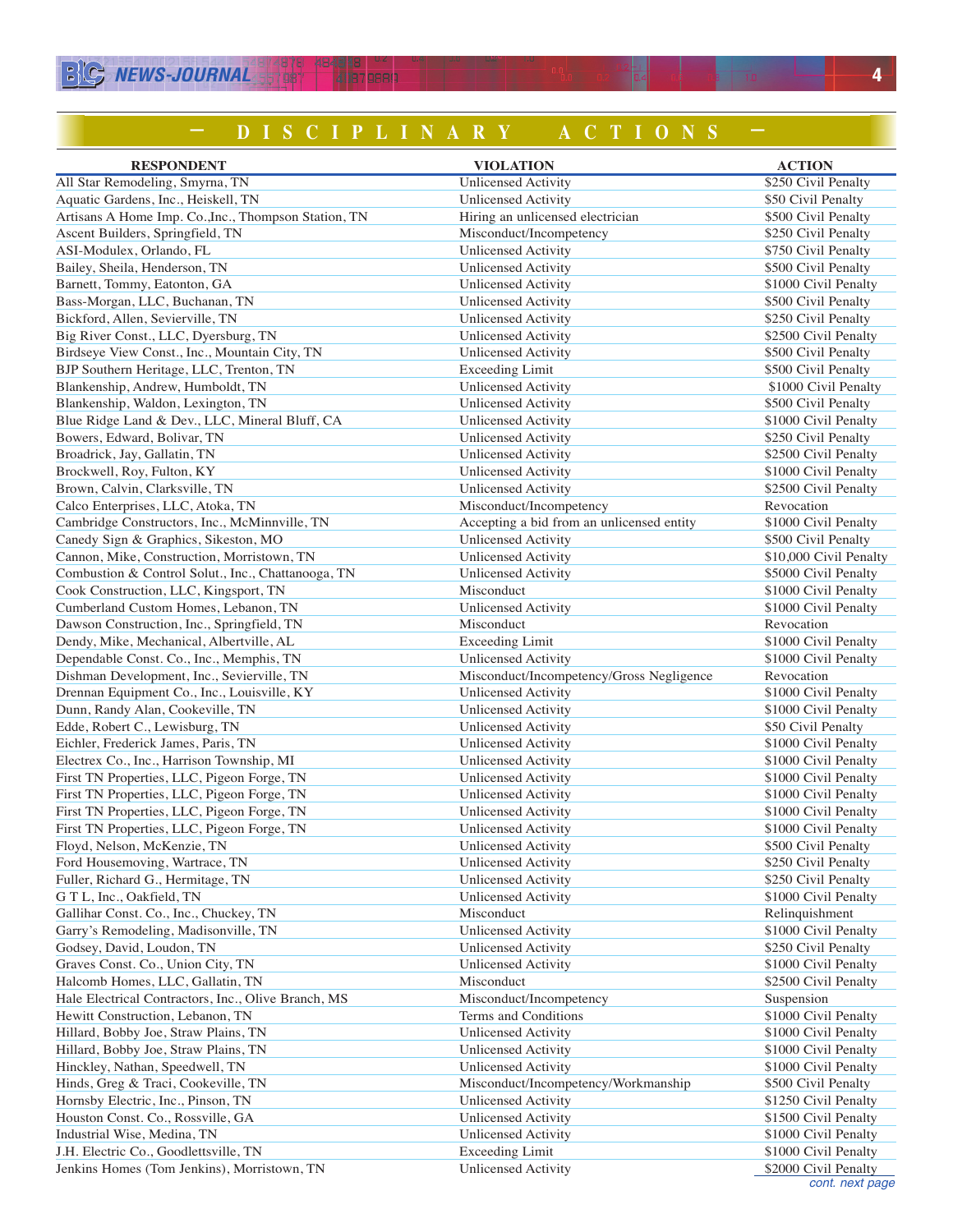## **DISCIPLINARY ACTIONS… cont.**

| <b>RESPONDENT</b>                                 | <b>VIOLATION</b>                                   | <b>ACTION</b>          |
|---------------------------------------------------|----------------------------------------------------|------------------------|
| Jorgensen Builders, LLC, Maryville, TN            | Terms and Conditions                               | Revocation             |
| Joyner, Dale, Henry, TN                           | <b>Unlicensed Activity</b>                         | \$1000 Civil Penalty   |
| Kearns, Chester P., Arlington, TN                 | Misconduct                                         | \$1000 Civil Penalty   |
| Ketom Const. Co., Inc., Snellville, GA            | <b>Unlicensed Activity</b>                         | \$1000 Civil Penalty   |
| Kim's Landscaping & Lawn Care, Knoxville, TN      | <b>Unlicensed Activity</b>                         | \$3000 Civil Penalty   |
| L.G. Fire Sprinkler Svc., Inc., Columbus, GA      | <b>Unlicensed Activity</b>                         | \$1000 Civil Penalty   |
| LakeSource, LLC, Lenoir City, TN                  | <b>Unlicensed Activity</b>                         | \$2750 Civil Penalty   |
| Lane, Walter R., Knoxville, TN                    | Misconduct/Incompetency                            | \$2500 Civil Penalty   |
| Larsen, Shawn Patrick, Cookeville, TN             | <b>Unlicensed Activity</b>                         | \$500 Civil Penalty    |
| Lawson, Johnathan & Elizabeth, Surgoinsville, TN  | <b>Unlicensed Activity</b>                         | \$2500 Civil Penalty   |
| Legacy Homes, Collierville, TN                    | <b>Exceeding Limit</b>                             | \$1000 Civil Penalty   |
| Lowe, Jeff, Homebuilders, Inc., Manchester, TN    | <b>Unlicensed Activity</b>                         | \$19,000 Civil Penalty |
| Lowes Concrete Const., Friendsville, TN           | <b>Unlicensed Activity</b><br>\$2500 Civil Penalty |                        |
| Marlor Construction, McEwen, TN                   | <b>Exceeding Limit</b>                             | \$2500 Civil Penalty   |
| Mason Bldgs. & Steel Erectors, Byrdstown, TN      | <b>Unlicensed Activity</b>                         | \$750 Civil Penalty    |
| May, Tory W., Bell Buckle, TN                     | <b>Unlicensed Activity</b>                         | \$1000 Civil Penalty   |
| McColley, Shawn & April, Chattanooga, TN          | <b>Unlicensed Activity</b>                         | \$2500 Civil Penalty   |
| Millsaps, Jr., James L., Madisonville, TN         | Workmanship                                        | \$1000 Civil Penalty   |
| Mingle & Elrod, Inc., Murfreesboro, TN            | <b>Exceeding Limit</b>                             | \$1000 Civil Penalty   |
| Mohon, Riley, Paris, TN                           | <b>Unlicensed Activity</b>                         | \$250 Civil Penalty    |
| Molder, John, Plbg. Co., Johnson City, TN         | Exceeding Limit/Out of class                       | \$2500 Civil Penalty   |
| Mountain Crest Const., Crossville, TN             | Out of Class                                       | \$1000 Civil Penalty   |
| Myers, M.T., Heiskell, TN                         | <b>Exceeding Limit</b>                             | \$250 Civil Penalty    |
| Neil, Brad S., Charlotte, TN                      | <b>Unlicensed Activity</b>                         | \$2500 Civil Penalty   |
| Panache Exterior Design, Nashville, TN            | <b>Unlicensed Activity</b>                         | \$2500 Civil Penalty   |
| Parks, Carol Const. Co., Fayetteville, TN         | <b>Unlicensed Activity</b>                         | \$1000 Civil Penalty   |
| Patterson, Fred, Camden, TN                       | <b>Unlicensed Activity</b>                         | \$250 Civil Penalty    |
| Peed, Mark, Big Rock, TN                          | <b>Unlicensed Activity</b>                         | \$500 Civil Penalty    |
| Pellom Electric, Lenoir City, TN                  | <b>Unlicensed Activity</b>                         | \$500 Civil Penalty    |
| Perkins, Ed, McKenzie, TN                         | <b>Unlicensed Activity</b>                         | \$500 Civil Penalty    |
| Perkins, Ed, McKenzie, TN                         | <b>Unlicensed Activity</b>                         | \$500 Civil Penalty    |
| Posey, Tim, Cleveland, TN                         | <b>Unlicensed Activity</b>                         | \$1000 Civil Penalty   |
| Prater, Bobby, Sparta, TN                         | <b>Unlicensed Activity</b>                         | \$500 Civil Penalty    |
| Pro-Line Circuits, Inc., Madison, TN              | Misconduct                                         | Suspension             |
| Ramsey Electrical Services, Kodak, TN             | <b>Exceeding Limit</b>                             | \$1000 Civil Penalty   |
| Riggsbee, Ronald Joe, Rosselle, IL                | <b>Unlicensed Activity</b>                         | \$500 Civil Penalty    |
| Roberts, Tim, New Market, TN                      | <b>Unlicensed Activity</b>                         | \$250 Civil Penalty    |
| Roberts, Tim, New Market, TN                      | <b>Unlicensed Activity</b>                         | \$250 Civil Penalty    |
| S & S Contracting (Rickey Sanders), Nashville, TN | Out of Class                                       | \$5000 Civil Penalty   |
| Saulsbury Baptist Church, Saulsbury, TN           | <b>Unlicensed Activity</b>                         | \$250 Civil Penalty    |
| Schutz, Robert D., Clarksville, TN                | Misconduct/Incompetency                            | \$5000 Civil Penalty   |
| Shaw Enterprises, LLC, Columbia, TN               | Exceeding Limit/Out of class                       | \$5000 Civil Penalty   |
| Silvio, Michael, Red Boiling Springs, TN          | <b>Unlicensed Activity</b>                         | \$750 Civil Penalty    |
| Simmons, Jody & Connie, Centerville, TN           | <b>Unlicensed Activity</b>                         | \$500 Civil Penalty    |
| Simmons, Jody & Connie, Centerville, TN           | <b>Unlicensed Activity</b>                         | \$500 Civil Penalty    |
| Simmons, Jody & Connie, Centerville, TN           | <b>Unlicensed Activity</b>                         | \$500 Civil Penalty    |
| Smith Remodeling Co., Jackson, TN                 | <b>Unlicensed Activity</b>                         | \$1000 Civil Penalty   |
| Smith, Dan, Parsons, TN                           | <b>Unlicensed Activity</b>                         | \$1000 Civil Penalty   |
| Smith, Jeremiah, & Co's., Nashville, TN           | <b>Unlicensed Activity</b>                         | \$100 Civil Penalty    |
| South Eastern Contracting, Chattanooga, TN        | <b>Unlicensed Activity</b>                         | \$500 Civil Penalty    |
| Southeastern Builders, Inc., Pigeon Forge, TN     | <b>Unlicensed Activity</b>                         | \$2000 Civil Penalty   |
| Southern Shores Dev., LLC, Knoxville, TN          | <b>Exceeding Limit</b>                             | \$5000 Civil Penalty   |
| Spann Construction, White Bluff, TN               | <b>Unlicensed Activity</b>                         | \$1000 Civil Penalty   |
| Stafford, E.R., Custom Homes, Brighton, TN        | <b>Unlicensed Activity</b>                         | \$2500 Civil Penalty   |
| Stallcup Const., Huntingdon, TN                   | Alteration of License                              | \$2500 Civil Penalty   |
| Stansberry, Tommy, Sevierville, TN                | <b>Unlicensed Activity</b>                         | \$500 Civil Penalty    |
|                                                   |                                                    | \$1000 Civil Penalty   |
| Stevens Builders, LLC, Cookeville, TN             | <b>Exceeding Limit</b>                             |                        |
| Stevens Builders, LLC, Cookeville, TN             | <b>Exceeding Limit</b>                             | \$1000 Civil Penalty   |
| Stevens Builders, LLC, Cookeville, TN             | <b>Exceeding Limit</b>                             | \$1000 Civil Penalty   |
| Structural Waterproofing&Rest., Memphis, TN       | <b>Unlicensed Activity</b>                         | \$1000 Civil Penalty   |

cont. next page